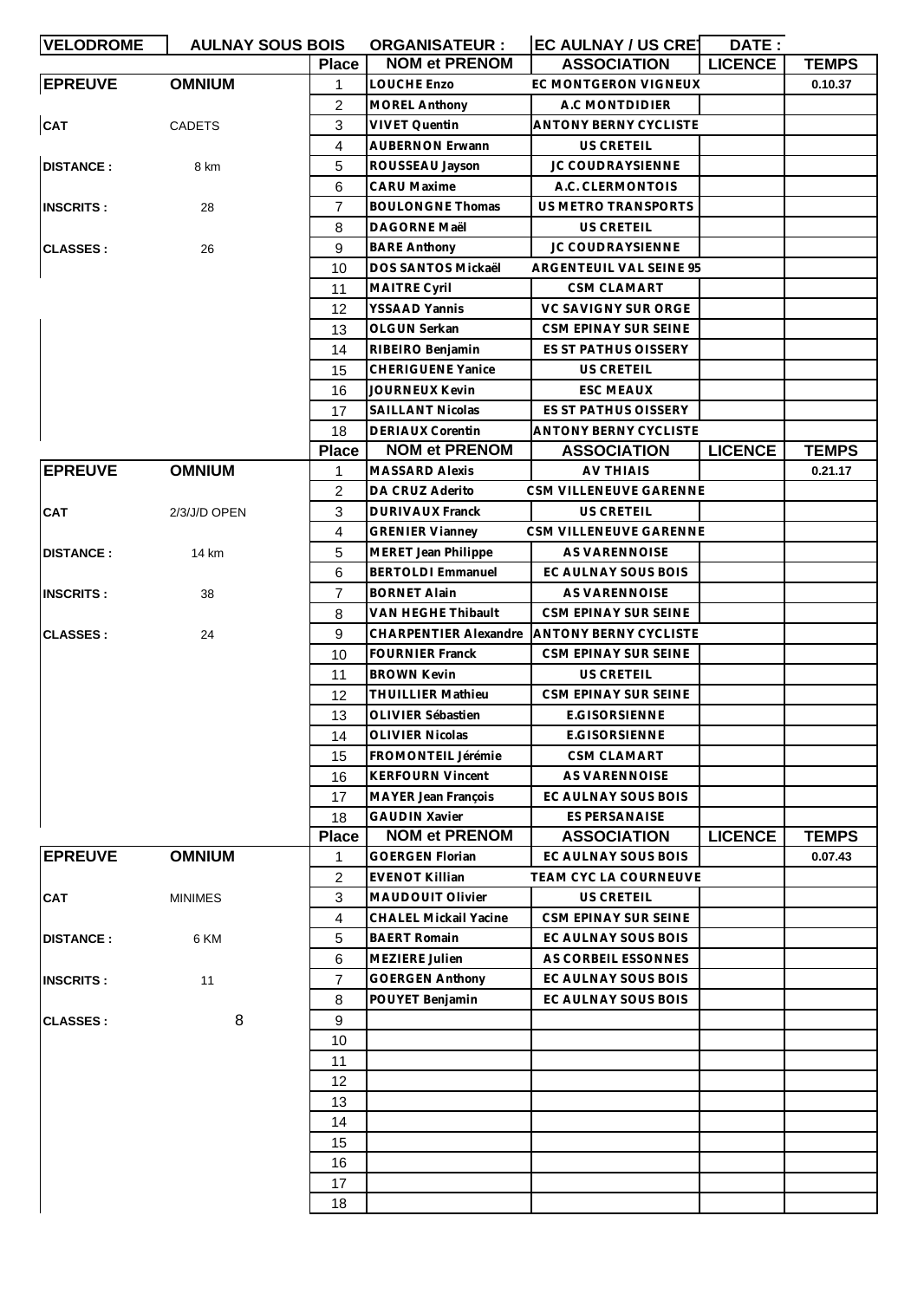|                  |                      | <b>Place</b>            | <b>NOM et PRENOM</b>     | <b>ASSOCIATION</b>     | <b>LICENCE</b> | <b>TEMPS</b> |
|------------------|----------------------|-------------------------|--------------------------|------------------------|----------------|--------------|
| <b>EPREUVE</b>   | <b>OMNIUM</b>        | 1                       | <b>MALET Sophie</b>      | EC MONTGERON VIGNEUX   |                | 0.08.17      |
|                  |                      | $\overline{c}$          | <b>ARNOUX Tifanny</b>    | CSM VILLENEUVE GARENNE |                |              |
| <b>CAT</b>       | MINIMES CADETTES     | $\mathbf{3}$            | POLMONT Estelle          | CSM EPINAY SUR SEINE   |                |              |
|                  |                      | $\overline{\mathbf{4}}$ |                          |                        |                |              |
| <b>DISTANCE:</b> | 6 KM                 | 5                       |                          |                        |                |              |
|                  |                      | 6                       |                          |                        |                |              |
| <b>INSCRITS:</b> | 3                    | $\overline{7}$          |                          |                        |                |              |
|                  |                      | 8                       |                          |                        |                |              |
| <b>CLASSES:</b>  | 3                    | 9                       |                          |                        |                |              |
|                  |                      | 10                      |                          |                        |                |              |
|                  |                      | 11                      |                          |                        |                |              |
|                  |                      | 12                      |                          |                        |                |              |
|                  |                      | 13                      |                          |                        |                |              |
|                  |                      | 14                      |                          |                        |                |              |
|                  |                      | 15                      |                          |                        |                |              |
|                  |                      | 16                      |                          |                        |                |              |
|                  |                      | 17                      |                          |                        |                |              |
|                  |                      | 18                      |                          |                        |                |              |
|                  |                      | <b>Place</b>            | <b>NOM et PRENOM</b>     | <b>ASSOCIATION</b>     | <b>LICENCE</b> | <b>TEMPS</b> |
| <b>EPREUVE</b>   | <b>OMNIUM</b>        | 1                       | RIBAULT Christelle       | CSM VILLENEUVE GARENNE |                | 0.08.15      |
|                  |                      | $\overline{2}$          | POLMONT Amandine         | CSM EPINAY SUR SEINE   |                |              |
| <b>CAT</b>       | <b>FEMININES J/S</b> | 3                       | RAMALHO Kelly            | CSM EPINAY SUR SEINE   |                |              |
|                  |                      | $\overline{4}$          | <b>WEISLO Laura</b>      | CSM EPINAY SUR SEINE   |                |              |
| <b>DISTANCE:</b> | 6 KM                 | 5                       | <b>ARNOUX Audrey</b>     | CSM VILLENEUVE GARENNE |                |              |
|                  |                      | 6                       | <b>HAMMID Sophie</b>     | CSM VILLENEUVE GARENNE |                |              |
| <b>INSCRITS:</b> | 7                    | $\overline{7}$          | <b>SERRE Emeline</b>     | US CHAMPAGNE S/SEINE   |                |              |
|                  |                      | 8                       |                          |                        |                |              |
| <b>CLASSES:</b>  | 7                    | $\boldsymbol{9}$        |                          |                        |                |              |
|                  |                      | 10                      |                          |                        |                |              |
|                  |                      | 11                      |                          |                        |                |              |
|                  |                      | 12                      |                          |                        |                |              |
|                  |                      | 13                      |                          |                        |                |              |
|                  |                      | 14                      |                          |                        |                |              |
|                  |                      | 15                      |                          |                        |                |              |
|                  |                      | 16                      |                          |                        |                |              |
|                  |                      | 17                      |                          |                        |                |              |
|                  |                      | 18                      |                          |                        |                |              |
|                  |                      | <b>Place</b>            | <b>NOM et PRENOM</b>     | <b>ASSOCIATION</b>     | <b>LICENCE</b> | <b>TEMPS</b> |
| <b>EPREUVE</b>   | <b>AMERICAINES</b>   | 1                       | <b>CARU Maxime</b>       | A.C. CLERMONTOIS       |                | 0.29.35      |
|                  |                      |                         | <b>MOREL Anthony</b>     | A.C MONTDIDIER         |                |              |
| <b>CAT</b>       | <b>CADETS</b>        | $\overline{2}$          | LOUCHE Enzo              | EC MONTGERON VIGNEUX   |                |              |
|                  |                      |                         | YSSAAD Yannis            | VC SAVIGNY SUR ORGE    |                |              |
| <b>DISTANCE:</b> | 20 KM                | 3                       | <b>BARE Anthony</b>      | JC COUDRAYSIENNE       |                |              |
|                  |                      |                         | ROUSSEAU Jayson          | JC COUDRAYSIENNE       |                |              |
| <b>INSCRITS:</b> | 5                    | $\overline{4}$          | <b>AUBERNON Erwann</b>   | US CRETEIL             |                |              |
|                  |                      |                         | DAGORNE Maël             | US CRETEIL             |                |              |
| <b>CLASSES:</b>  | 5                    | 5                       | <b>TURAN Ferdi</b>       | US CRETEIL             |                |              |
|                  |                      |                         | <b>CHERIGUENE Yanice</b> | US CRETEIL             |                |              |
|                  |                      | 11                      |                          |                        |                |              |
|                  |                      | 12                      |                          |                        |                |              |
|                  |                      | 13                      |                          |                        |                |              |
|                  |                      | 14                      |                          |                        |                |              |
|                  |                      | 15                      |                          |                        |                |              |
|                  |                      | 16                      |                          |                        |                |              |
|                  |                      | 17                      |                          |                        |                |              |
|                  |                      | 18                      |                          |                        |                |              |
|                  |                      |                         |                          |                        |                |              |
|                  |                      |                         |                          |                        |                |              |